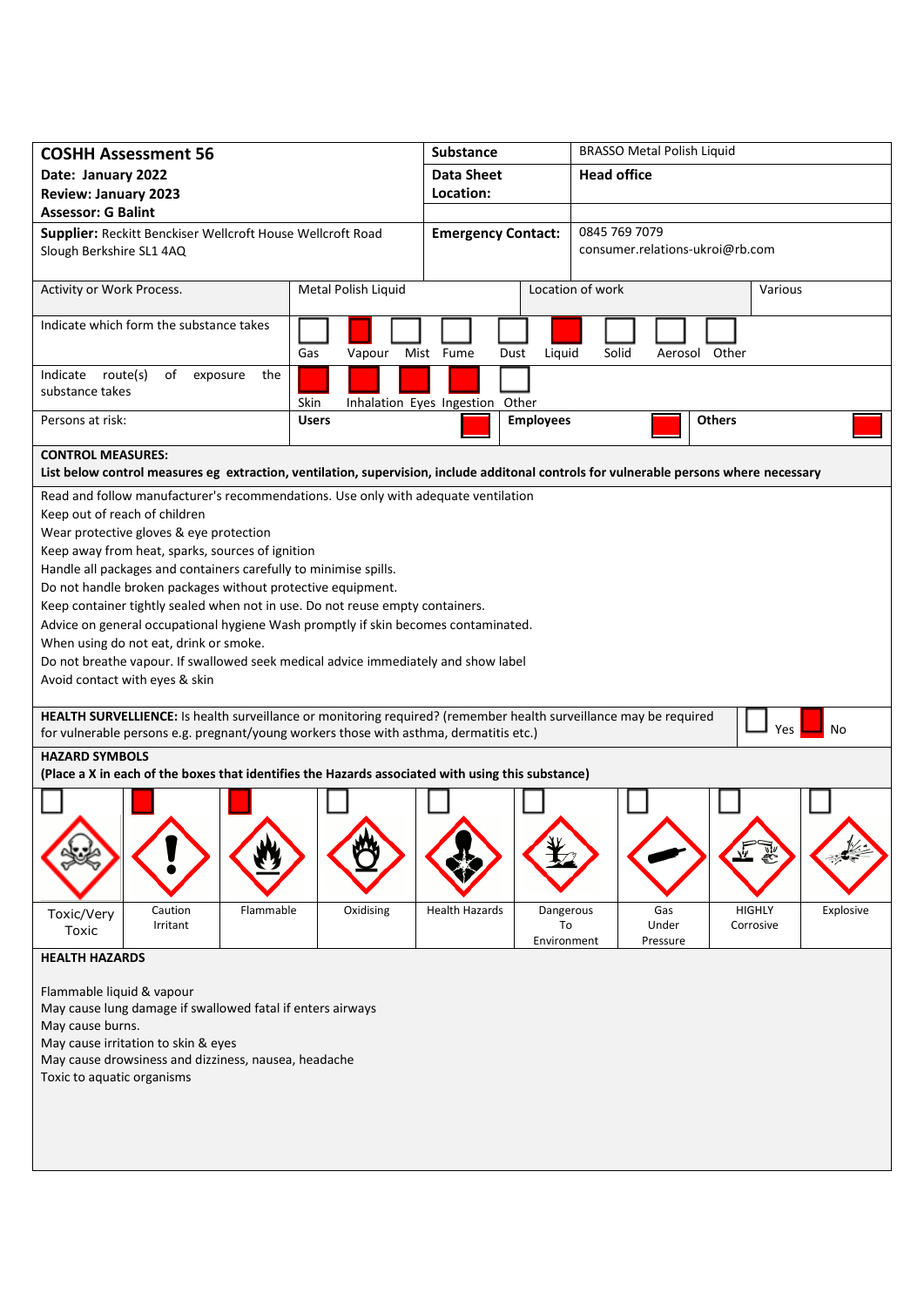| PERSONAL PROTECTIVE EQUIPMENT<br>(Place a X in each of the boxes for mandatory PPE/RPE)                                                                                                                                                             |                                                                                                                                                                                                                                                                                                                                                                                                                                                                                                                                        |       |                |              |          |        |  |  |  |  |  |  |
|-----------------------------------------------------------------------------------------------------------------------------------------------------------------------------------------------------------------------------------------------------|----------------------------------------------------------------------------------------------------------------------------------------------------------------------------------------------------------------------------------------------------------------------------------------------------------------------------------------------------------------------------------------------------------------------------------------------------------------------------------------------------------------------------------------|-------|----------------|--------------|----------|--------|--|--|--|--|--|--|
|                                                                                                                                                                                                                                                     |                                                                                                                                                                                                                                                                                                                                                                                                                                                                                                                                        |       |                |              |          |        |  |  |  |  |  |  |
|                                                                                                                                                                                                                                                     |                                                                                                                                                                                                                                                                                                                                                                                                                                                                                                                                        |       |                |              |          |        |  |  |  |  |  |  |
| Dust mask                                                                                                                                                                                                                                           | Respirator                                                                                                                                                                                                                                                                                                                                                                                                                                                                                                                             | Visor | Eye Protection | <b>Boots</b> | Overalls | Gloves |  |  |  |  |  |  |
| <b>FIRST AID MEASURES</b>                                                                                                                                                                                                                           |                                                                                                                                                                                                                                                                                                                                                                                                                                                                                                                                        |       |                |              |          |        |  |  |  |  |  |  |
| <b>First aid</b><br>Remove any contact lenses and open eyelids wide apart. Rinse immediately with plenty of water<br>Eye contact<br>occasionally lifting upper and lower eyelids. Do not rub eye. Continue to rinse for at least 15 minutes and get |                                                                                                                                                                                                                                                                                                                                                                                                                                                                                                                                        |       |                |              |          |        |  |  |  |  |  |  |
| Skin contact                                                                                                                                                                                                                                        | medical attention<br>Flush contaminated skin with plenty of water. Remove contaminated clothing. Get medical attention if<br>symptoms occur                                                                                                                                                                                                                                                                                                                                                                                            |       |                |              |          |        |  |  |  |  |  |  |
| Inhalation                                                                                                                                                                                                                                          | Move affected person to fresh air and keep warm and at rest in a position comfortable for breathing. If not<br>breathing, if breathing is irregular or if respiratory arrest occurs provide artificial respiration or oxygen by<br>trained person. It may be dangerous for the person providing 1st aid to give mouth to mouth resuscitation.<br>Get medical attention. If necessary call a poison centre or physician. If unconscious place into recovery<br>position and get medical attention immediately. Maintain an open airway. |       |                |              |          |        |  |  |  |  |  |  |
| Ingestion                                                                                                                                                                                                                                           | Rinse mouth thoroughly with water. Remove dentures if any. Move to fresh air. If conscious, give a few<br>small amounts of water drink. Stop if the affected person feels sick as vomiting may be dangerous. Do not<br>induce vomiting unless under the direction of medical personnel. If vomiting occurs keep head low. Get<br>medical attention                                                                                                                                                                                     |       |                |              |          |        |  |  |  |  |  |  |
| FIRE MEASURES (Place a X in each of the boxes that can be used with this COSHH Substance)<br>THE PRODUCT IS NOT FLAMMABLE. USE FIRE EXTINGUISHING MEDIA SUITABLE FOR THE SURROUNDING FIRE                                                           |                                                                                                                                                                                                                                                                                                                                                                                                                                                                                                                                        |       |                |              |          |        |  |  |  |  |  |  |
|                                                                                                                                                                                                                                                     |                                                                                                                                                                                                                                                                                                                                                                                                                                                                                                                                        |       |                |              |          |        |  |  |  |  |  |  |
|                                                                                                                                                                                                                                                     |                                                                                                                                                                                                                                                                                                                                                                                                                                                                                                                                        |       |                |              |          |        |  |  |  |  |  |  |

CO2 Water Foam Powder Fire Blanket

## **DO NOT USE WATER JET**